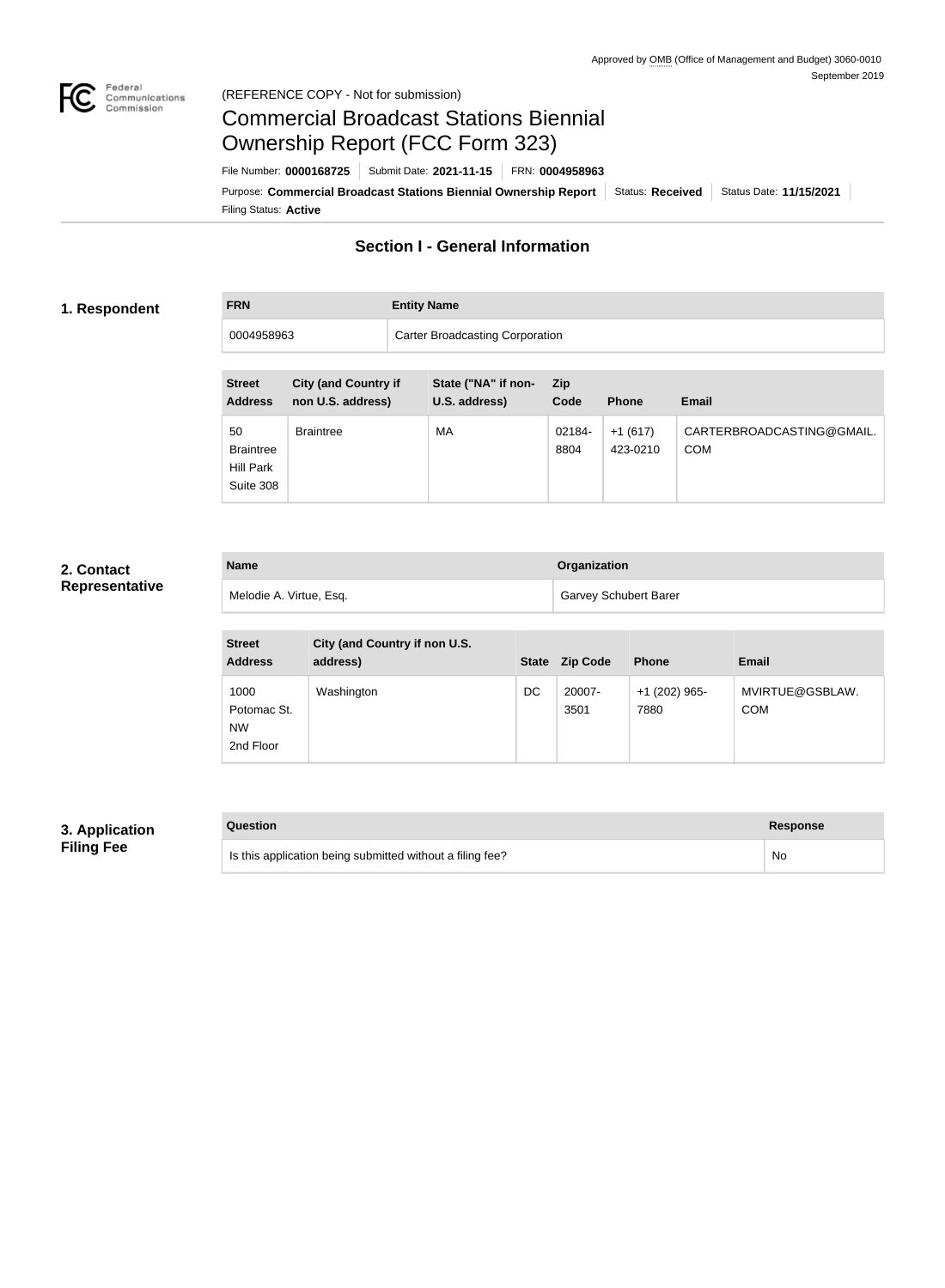| <b>Fees</b> | <b>Application Type</b> | <b>Form Number</b> | <b>Fee Code</b> | Quantity | <b>Fee Amount</b> | <b>Subtotal</b> |
|-------------|-------------------------|--------------------|-----------------|----------|-------------------|-----------------|
|             | Biennial                | Form 323           | <b>MAR</b>      | r<br>-   | 85                | \$170.00        |
|             |                         |                    |                 |          | Total             | \$170.00        |

### **4. Nature of Respondent**

| (a) Provide the following information about the Respondent: |                        |  |
|-------------------------------------------------------------|------------------------|--|
| <b>Relationship to stations/permits</b>                     | Licensee               |  |
| <b>Nature of Respondent</b>                                 | For-profit corporation |  |

**(b) Provide the following information about this report:**

| <b>Purpose</b> | Validation and resubmission of a previously filed biennial<br>report (certifying no changes from the previously filed<br>biennial report)<br>0000046201                                |
|----------------|----------------------------------------------------------------------------------------------------------------------------------------------------------------------------------------|
| "As of" date   | 10/01/2021                                                                                                                                                                             |
|                | When filing a biennial ownership report or validating<br>and resubmitting a prior biennial ownership report, this<br>date must be Oct. 1 of the year in which this report is<br>filed. |

### **5. Licensee(s) and Station(s)**

#### **Respondent is filing this report to cover the following Licensee(s) and station(s):**

| Licensee/Permittee Name                              |                  |                  | <b>FRN</b>   |                |
|------------------------------------------------------|------------------|------------------|--------------|----------------|
| <b>Carter Broadcasting Corporation</b><br>0004958963 |                  |                  |              |                |
| Fac. ID No.                                          | <b>Call Sign</b> | <b>City</b>      | <b>State</b> | <b>Service</b> |
|                                                      |                  |                  |              |                |
| 9194                                                 | <b>WACE</b>      | <b>CHICOPEE</b>  | MA           | AM             |
| 9201                                                 | <b>WCRN</b>      | <b>WORCESTER</b> | MA           | AM             |

## **Section II – Biennial Ownership Information**

**1. 47 C.F.R. Section 73.3613 and Other Documents**

Licensee Respondents that hold authorizations for one or more full power television, AM, and/or FM stations should list all contracts and other instruments set forth in 47 C.F.R. Section 73.3613(a) through (c) for the facility or facilities listed on this report. In addition, attributable Local Marketing Agreements (LMAs) and attributable Joint Sales Agreements (JSAs) must be disclosed by the licensee of the brokering station on its ownership report. If the agreement is an attributable LMA, an attributable JSA, or a network affiliation agreement, check the appropriate box. Otherwise, select "Other." Non-Licensee Respondents, as well as Licensee Respondents that only hold authorizations for Class A television and/or low power television stations, should select "Not Applicable" in response to this question.

| Document Information                  |                               |  |
|---------------------------------------|-------------------------------|--|
| Description of contract or instrument | By-laws                       |  |
| Parties to contract or instrument     | Commonwealth of Massachusetts |  |
| Date of execution                     | 10/1976                       |  |
| Date of expiration                    | No expiration date            |  |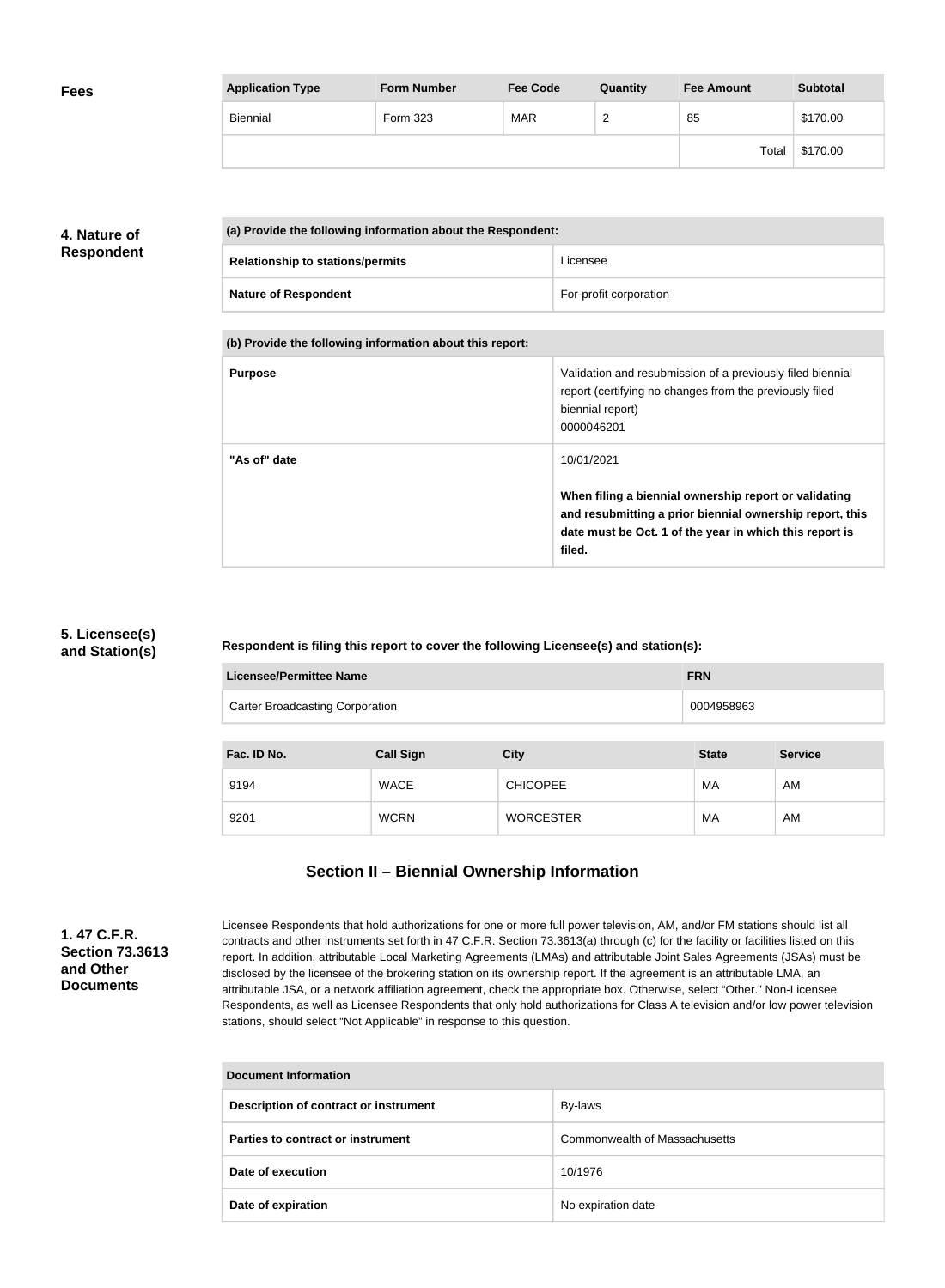| <b>Agreement type</b><br>(check all that apply) | Other<br><b>Agreement Type: By-laws</b> |  |  |  |
|-------------------------------------------------|-----------------------------------------|--|--|--|
|                                                 |                                         |  |  |  |
| <b>Document Information</b>                     |                                         |  |  |  |
| Description of contract or instrument           | Articles of Incorporation               |  |  |  |
| Parties to contract or instrument               | Commonwealth of Massachusetts           |  |  |  |

| Date of expiration     | No expiration date                               |
|------------------------|--------------------------------------------------|
| <b>Agreement type</b>  | Other                                            |
| (check all that apply) | <b>Agreement Type: Articles of Incorporation</b> |

**Date of execution** 10/1976

#### **2. Ownership Interests**

**(a)** Ownership Interests. This Question requires Respondents to enter detailed information about ownership interests by generating a series of subforms. Answer each question on each subform. The first subform listing should be for the Respondent itself. If the Respondent is not a natural person, also list each of the officers, directors, stockholders, non-insulated partners, non-insulated members, and any other persons or entities with a direct attributable interest in the Respondent pursuant to the standards set forth in 47 C.F.R. Section 73.3555. (A "direct" interest is one that is not held through any intervening companies or entities.) List each interest holder with a direct attributable interest in the Respondent separately.

Leave the percentage of total assets (Equity Debt Plus) field blank for an interest holder unless that interest holder has an attributable interest in the Respondent solely on the basis of the Commission's Equity Debt Plus attribution standard, 47 C.F.R. Section 73.3555, Note 2(i).

In the case of vertical or indirect ownership structures, list only those interests in the Respondent that also represent an attributable interest in the Licensee(s) for which the report is being submitted.

Entities that are part of an organizational structure that includes holding companies or other forms of indirect ownership must file separate ownership reports. In such a structure do not report, or file a separate report for, any interest holder that does not have an attributable interest in the Licensee(s) for which the report is being submitted.

Please see the Instructions for further detail concerning interests that must be reported in response to this question.

The Respondent must provide an FCC Registration Number for each interest holder reported in response to this question. Please see the Instructions for detailed information and guidance concerning this requirement.

| <b>FRN</b><br>0004958963<br><b>Carter Broadcasting Corporation</b><br><b>Entity Name</b><br><b>Address</b><br>PO Box<br><b>Street 1</b><br>50 Braintree Hill Park<br><b>Street 2</b><br>Suite 308<br><b>City</b><br><b>Braintree</b><br>State ("NA" if non-U.S.<br><b>MA</b><br>address)<br><b>Zip/Postal Code</b><br>02184-8804<br><b>United States</b><br>Country (if non-U.S.<br>address)<br>Respondent<br><b>Listing Type</b><br>Respondent<br><b>Positional Interests</b><br>(check all that apply)<br><b>Tribal Nation or Tribal</b><br>Interest holder is not a Tribal nation or Tribal entity<br><b>Entity</b> | <b>Ownership Information</b> |  |  |
|------------------------------------------------------------------------------------------------------------------------------------------------------------------------------------------------------------------------------------------------------------------------------------------------------------------------------------------------------------------------------------------------------------------------------------------------------------------------------------------------------------------------------------------------------------------------------------------------------------------------|------------------------------|--|--|
|                                                                                                                                                                                                                                                                                                                                                                                                                                                                                                                                                                                                                        |                              |  |  |
|                                                                                                                                                                                                                                                                                                                                                                                                                                                                                                                                                                                                                        |                              |  |  |
|                                                                                                                                                                                                                                                                                                                                                                                                                                                                                                                                                                                                                        |                              |  |  |
|                                                                                                                                                                                                                                                                                                                                                                                                                                                                                                                                                                                                                        |                              |  |  |
|                                                                                                                                                                                                                                                                                                                                                                                                                                                                                                                                                                                                                        |                              |  |  |
|                                                                                                                                                                                                                                                                                                                                                                                                                                                                                                                                                                                                                        |                              |  |  |
|                                                                                                                                                                                                                                                                                                                                                                                                                                                                                                                                                                                                                        |                              |  |  |
|                                                                                                                                                                                                                                                                                                                                                                                                                                                                                                                                                                                                                        |                              |  |  |
|                                                                                                                                                                                                                                                                                                                                                                                                                                                                                                                                                                                                                        |                              |  |  |
|                                                                                                                                                                                                                                                                                                                                                                                                                                                                                                                                                                                                                        |                              |  |  |
|                                                                                                                                                                                                                                                                                                                                                                                                                                                                                                                                                                                                                        |                              |  |  |
|                                                                                                                                                                                                                                                                                                                                                                                                                                                                                                                                                                                                                        |                              |  |  |

#### **Ownership Information**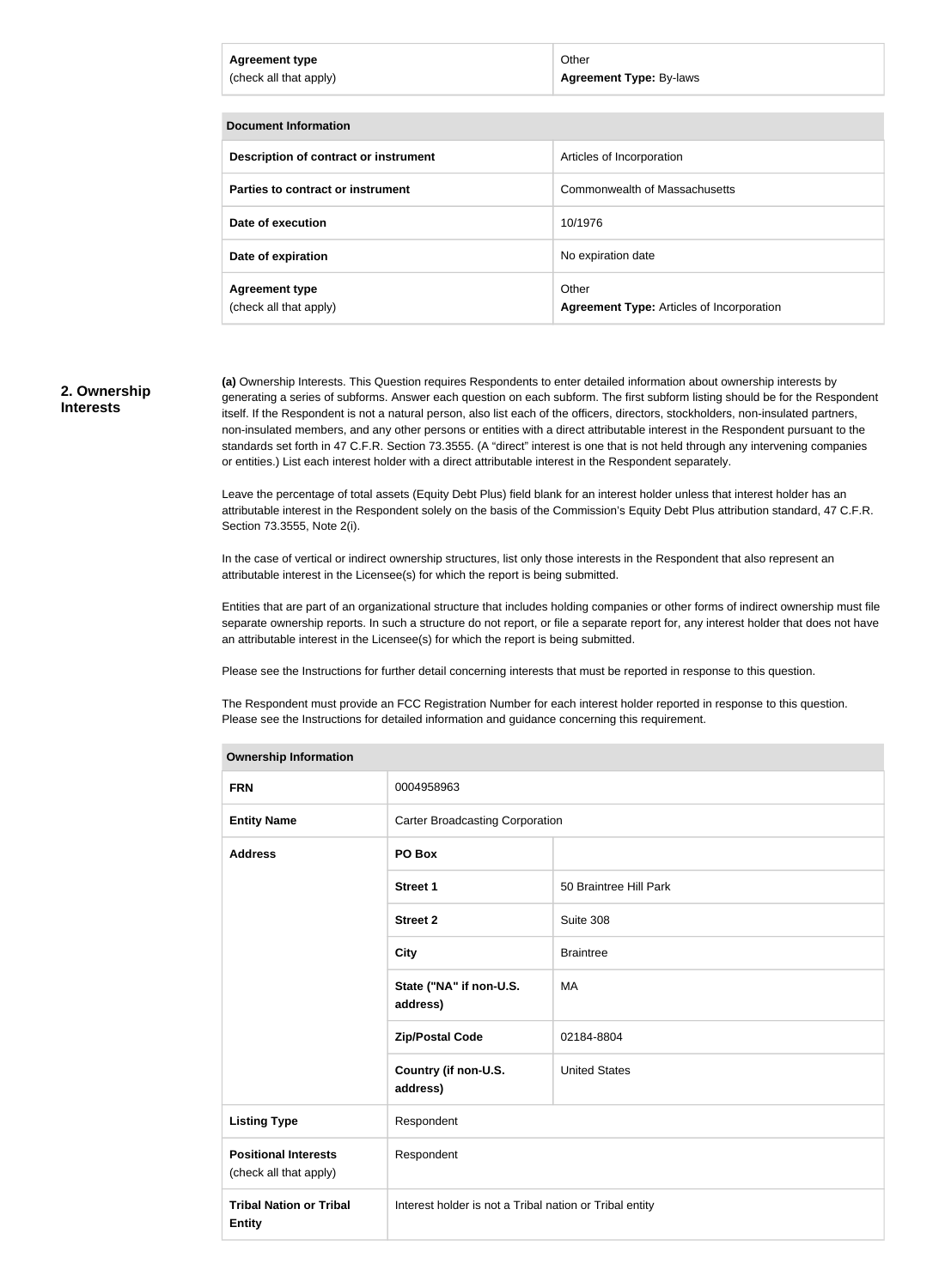| <b>Interest Percentages</b><br>(enter percentage values                                                                    | Voting                                    | $0.0\%$ | Jointly Held?<br><b>No</b> |  |
|----------------------------------------------------------------------------------------------------------------------------|-------------------------------------------|---------|----------------------------|--|
| from 0.0 to 100.0)                                                                                                         | <b>Equity</b>                             | $0.0\%$ |                            |  |
|                                                                                                                            | <b>Total assets (Equity Debt</b><br>Plus) | $0.0\%$ |                            |  |
| Does interest holder have an attributable interest in one or more broadcast stations<br>that do not appear on this report? |                                           |         | No.                        |  |

#### **Ownership Information**

| <b>FRN</b>                                                                    | 0019397744                                                                           |                        |                            |
|-------------------------------------------------------------------------------|--------------------------------------------------------------------------------------|------------------------|----------------------------|
| <b>Name</b>                                                                   | Kurt R. Carberry                                                                     |                        |                            |
| <b>Address</b>                                                                | PO Box                                                                               |                        |                            |
|                                                                               | <b>Street 1</b>                                                                      | 50 Braintree Hill Park |                            |
|                                                                               | <b>Street 2</b>                                                                      | Suite 308              |                            |
|                                                                               | <b>City</b>                                                                          | <b>Braintree</b>       |                            |
|                                                                               | State ("NA" if non-U.S.<br>address)                                                  | MA                     |                            |
|                                                                               | <b>Zip/Postal Code</b>                                                               | 02184                  |                            |
|                                                                               | Country (if non-U.S.<br>address)                                                     | <b>United States</b>   |                            |
| <b>Listing Type</b>                                                           | Other Interest Holder                                                                |                        |                            |
| <b>Positional Interests</b><br>(check all that apply)                         | Officer, Director, Other - Treasurer                                                 |                        |                            |
| Citizenship, Gender,                                                          | <b>Citizenship</b>                                                                   | <b>US</b>              |                            |
| <b>Ethnicity, and Race</b><br><b>Information (Natural</b>                     | Gender                                                                               | Male                   |                            |
| <b>Persons Only)</b>                                                          | <b>Ethnicity</b>                                                                     | Not Hispanic or Latino |                            |
|                                                                               | Race                                                                                 | White                  |                            |
| <b>Interest Percentages</b><br>(enter percentage values<br>from 0.0 to 100.0) | Voting                                                                               | 0.0%                   | <b>Jointly Held?</b><br>No |
|                                                                               | <b>Equity</b>                                                                        | 0.0%                   |                            |
|                                                                               | <b>Total assets (Equity Debt</b><br>Plus)                                            | 0.0%                   |                            |
| that do not appear on this report?                                            | Does interest holder have an attributable interest in one or more broadcast stations |                        | No                         |

| <b>Ownership Information</b> |                     |                        |
|------------------------------|---------------------|------------------------|
| <b>FRN</b>                   | 0019386150          |                        |
| <b>Name</b>                  | Kenneth R. Carberry |                        |
| <b>Address</b>               | PO Box              |                        |
|                              | <b>Street 1</b>     | 50 Braintree Hill Park |
|                              | <b>Street 2</b>     | Suite 308              |
|                              |                     |                        |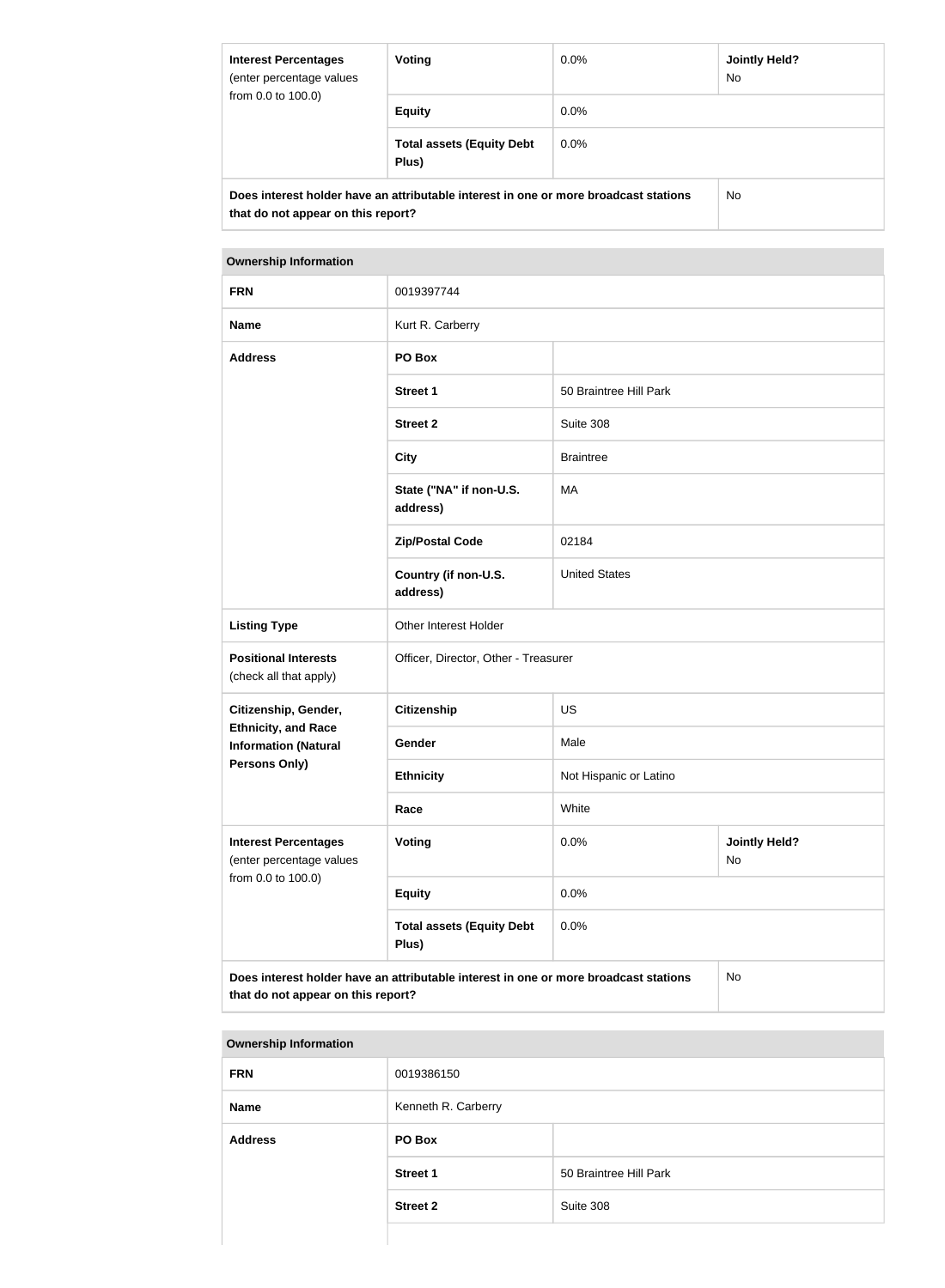|                                                                                                                                                                                                             | <b>City</b>                               | <b>Braintree</b>       |                            |
|-------------------------------------------------------------------------------------------------------------------------------------------------------------------------------------------------------------|-------------------------------------------|------------------------|----------------------------|
|                                                                                                                                                                                                             | State ("NA" if non-U.S.<br>address)       | MA                     |                            |
|                                                                                                                                                                                                             | <b>Zip/Postal Code</b>                    | 02184                  |                            |
|                                                                                                                                                                                                             | Country (if non-U.S.<br>address)          | <b>United States</b>   |                            |
| <b>Listing Type</b>                                                                                                                                                                                         | <b>Other Interest Holder</b>              |                        |                            |
| <b>Positional Interests</b><br>(check all that apply)                                                                                                                                                       | Officer, Director, Owner, Stockholder     |                        |                            |
| Citizenship, Gender,                                                                                                                                                                                        | <b>Citizenship</b>                        | <b>US</b>              |                            |
| <b>Ethnicity, and Race</b><br><b>Information (Natural</b>                                                                                                                                                   | Gender                                    | Male                   |                            |
| Persons Only)                                                                                                                                                                                               | <b>Ethnicity</b>                          | Not Hispanic or Latino |                            |
|                                                                                                                                                                                                             | Race                                      | White                  |                            |
| <b>Interest Percentages</b><br>(enter percentage values                                                                                                                                                     | Voting                                    | 100.0%                 | <b>Jointly Held?</b><br>No |
| from 0.0 to 100.0)                                                                                                                                                                                          | <b>Equity</b>                             | 100.0%                 |                            |
|                                                                                                                                                                                                             | <b>Total assets (Equity Debt</b><br>Plus) | 0.0%                   |                            |
| Does interest holder have an attributable interest in one or more broadcast stations<br>No<br>that do not appear on this report?                                                                            |                                           |                        |                            |
| (b) Respondent certifies that any interests, including equity, financial, or voting<br>Yes<br>interests, not reported in this filing are non-attributable.<br>If "No," submit as an exhibit an explanation. |                                           |                        |                            |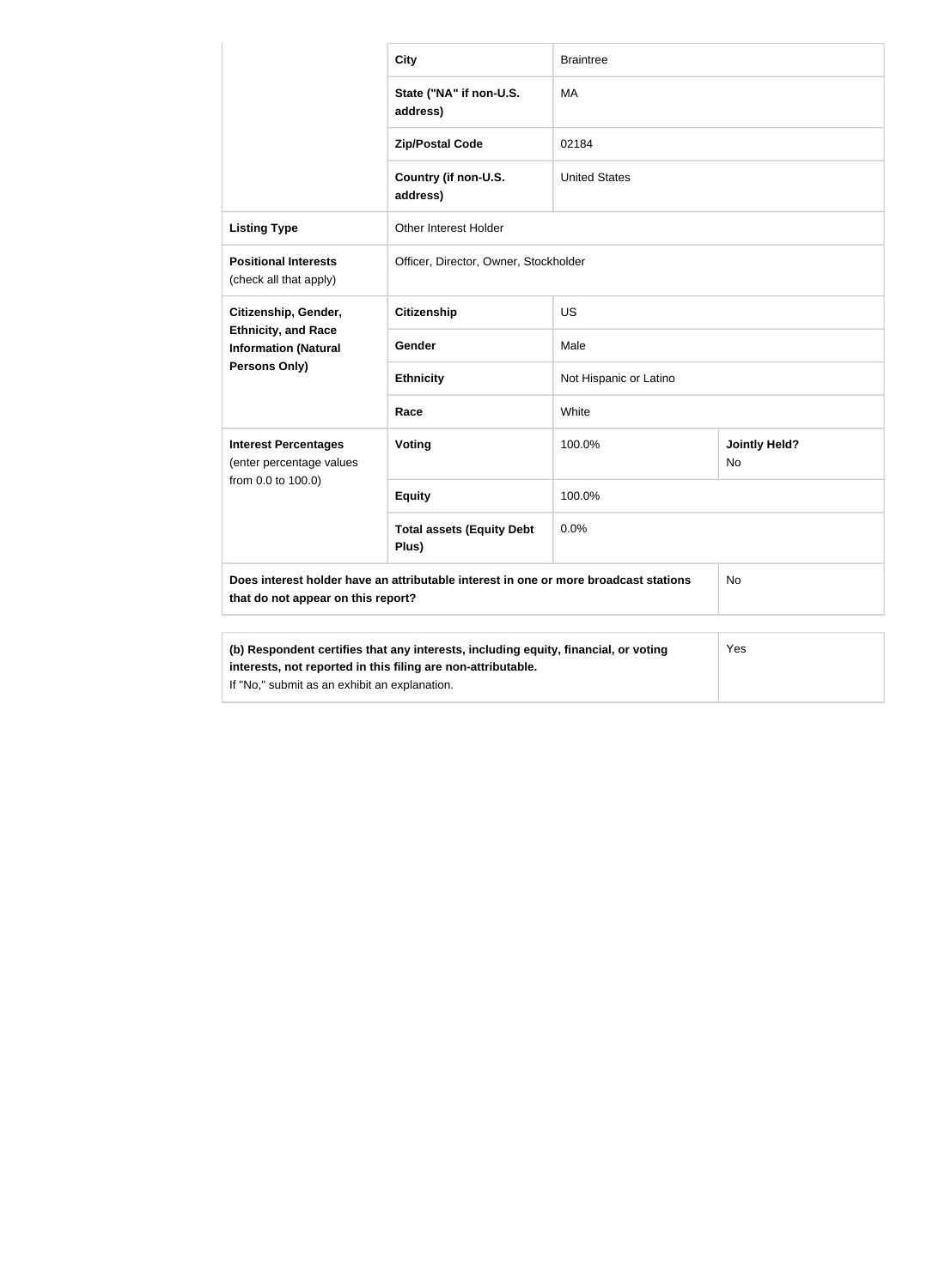

**(d) Are any of the individuals listed as an attributable interest holder in the Respondent married to each other or related to each other as parentchild or as siblings?** Yes

If "Yes," provide the following information for each such the relationship.

| <b>Fallilly INGIQUUISHIPS</b> |              |             |                    |  |
|-------------------------------|--------------|-------------|--------------------|--|
| <b>FRN</b>                    | 0019397744   | <b>Name</b> | Kurt R Carberry    |  |
| <b>FRN</b>                    | 0019386150   | <b>Name</b> | Kenneth R Carberry |  |
| Relationship                  | Parent/Child |             |                    |  |

#### **Family Relationships**

| (e) Is Respondent seeking an attribution exemption for any officer or director with | No |
|-------------------------------------------------------------------------------------|----|
| duties wholly unrelated to the Licensee(s)?                                         |    |
|                                                                                     |    |

If "Yes," complete the information in the required fields and submit an Exhibit fully describing that individual's duties and responsibilities, and explaining why that individual should not be attributed an interest.

Attach a flowchart or similar document showing the Licensee's vertical ownership structure including the Licensee and all entities that have attributable interests in the Licensee. Licensees with a single parent entity may provide a brief explanatory textual Exhibit in lieu of a flowchart or similar document. Licensees without parent entities should so indicate in a textual Exhibit.

**Non-Licensee Respondents should select "N/A" in response to this question.**